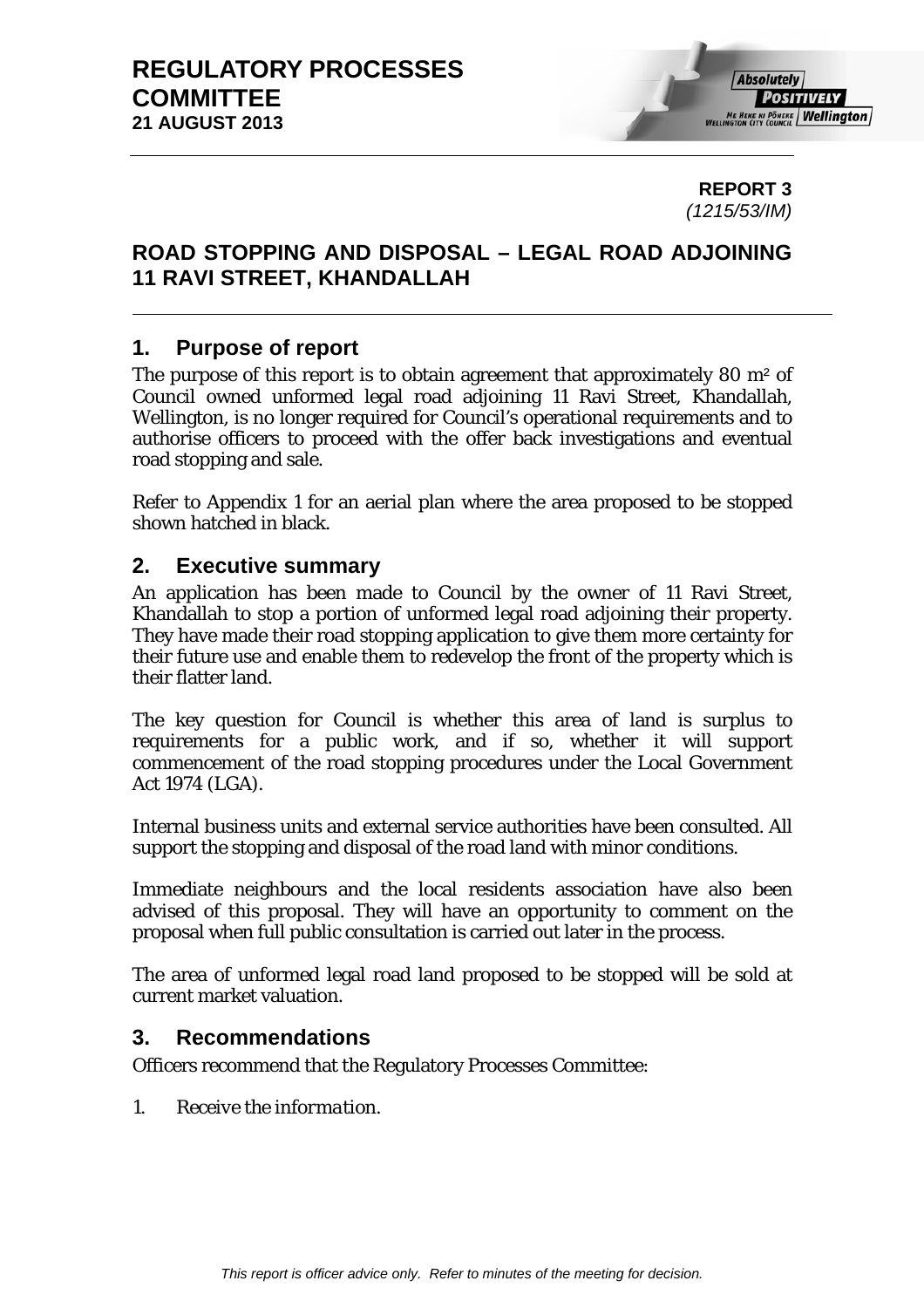- *2. Recommend to Council that it:* 
	- *(a) Agree that approximately 80 m² (subject to survey) of unformed legal road land (Road Land) adjoining 11 Ravi Street, Khandallah, is not required for a Public Work.*
	- *(b) Approve the disposal of the Road Land to the owners of 11 Ravi Street, Khandallah.*
	- *(c) Authorise Council officers to commission a section 40 Public Works Act 1981 (PWA) report from suitably qualified consultants to identify whether the area of unformed legal road land must be offered back to its former owner or their successor, or whether exemptions from offer back applies.*
	- *(d) Delegate to the Chief Executive Officer the power to either offer the Road Land back to its former owner(s) or their successor(s), or to approve the exercise of exemptions from offer back under section 40(2), 40(3), or 40(4) PWA(if appropriate).*
	- *(e) Authorise Council officers to initiate the road stopping process for the Road Land in accordance with Section 342 and the Tenth Schedule of the Local Government Act 1974.*
	- *(f) Delegate to the Chief Executive Officer the power to formally approve the road stopping, and issue the public notice to declare the Road Land stopped as road, subject to all statutory and Council requirements being met with no objections being received.*
	- *(g) Delegate to the Chief Executive Office the power to negotiate the terms of sale, impose any reasonable covenants, and enter into a sale and purchase agreement in respect of the Road Land, either with the former owner, or their successor, or the owner of 11 Ravi Street, Khandallah, provided any such agreement is conditional upon the road being stopped.*

# **4. Background**

Council has received a road stopping application to 'stop' unformed legal road adjoining 11 Ravi Street, Khandallah, from the owners of the property. The legal description of 11 Ravi Street, Khandallah is Lot 1 DP 86393 being held on Computer Freehold Register WN54A/608.

The total area of unformed legal road adjoining 11 Ravi Street, Khandallah proposed to be stopped is approximately 80 m² (subject to survey). The land comprises a 3.5 metre wide strip providing walk on access and is covered with vegetation and pavers. Contour is initially gentle from the road for approximately one quarter depth of the section and then falls steeply to the rear.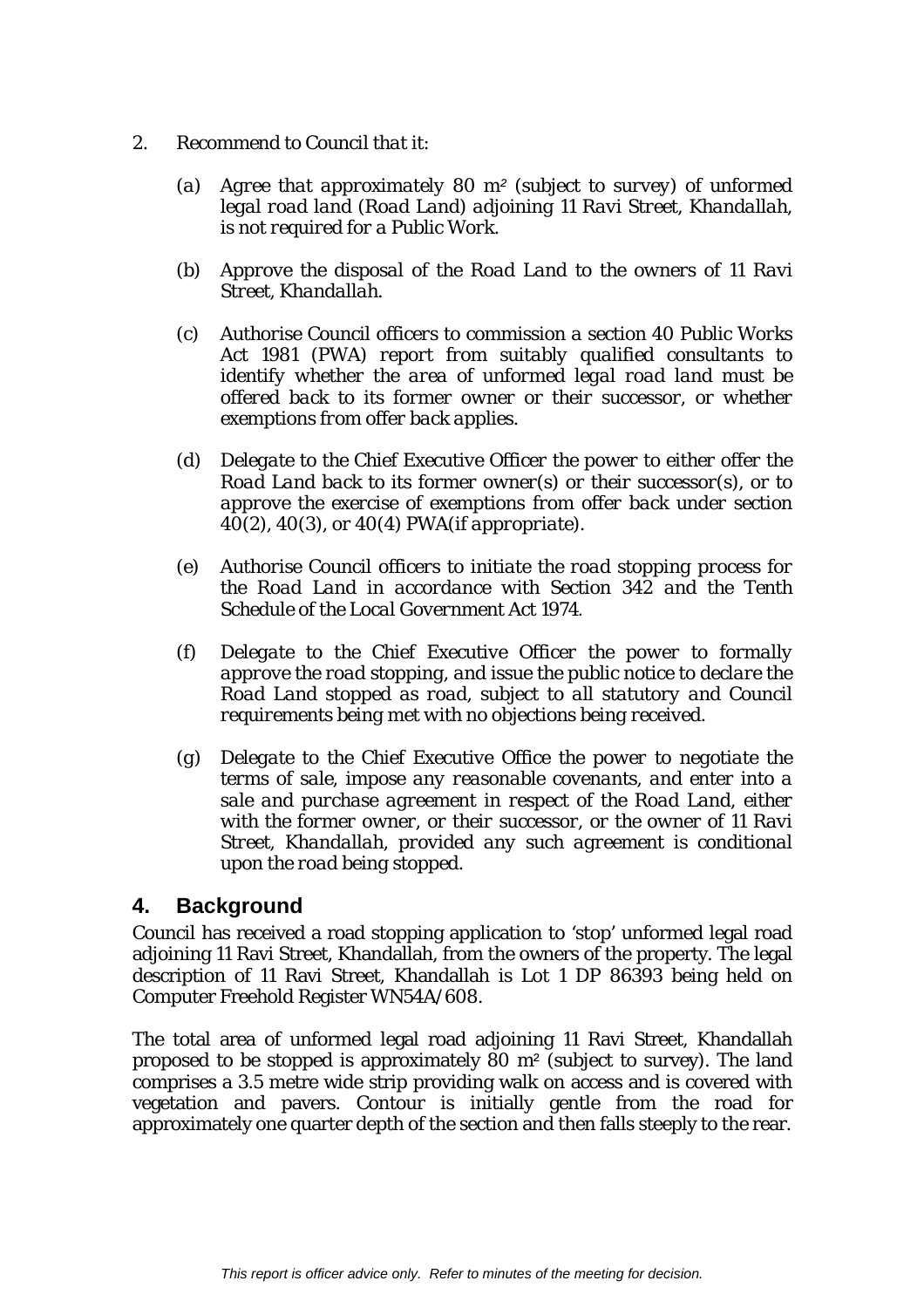# **5. Discussion**

# *5.1 Consultation and Engagement*

As part of the road stopping process service authorities, internal business units, the local residents association and immediate neighbours are given an opportunity to provide comments. All internal business units gave their unconditional approval.

All relevant service authorities have given their consent.

The immediate neighbours have been advised of the proposal. The neighbour at 9 Ravi Street made contact about possible loss of views but was advised that the road stopping proposal in itself would not affect their views which are from the rear of the property overlooking Wellington harbour and city to the east and south east. These neighbours will have the opportunity to comment when full public consultation is carried out later in the process.

## *5.2 Financial considerations*

In August 2011 new cost sharing incentives for road stoppings were approved by Council. The cost sharing incentives mean that some costs paid by applicants in the past are now deducted. In this case the value of the land proposed to be sold will be more than \$15,000, so the deduction will be the lesser of actual costs; or an amount calculated as 15 percent of the land value plus \$500; up to a maximum deduction of \$12,500. The amount of the deduction will be determined at the end of the road stopping process when all of the costs are known.

## *5.3 Climate change impacts and considerations*

There are no climate change impacts.

## *5.4 Long-term plan considerations*

This proposed road stopping has no overall impact on the LTP.

# **6. Conclusion**

Officers believe that approximately 80 m² of unformed legal road adjoining 11 Ravi Street, Khandallah is no longer needed for Council's operational requirements and should be declared surplus, stopped and sold to the adjoining owners.

It is recommended that the Regulatory Processes Committee recommends to Council that approximately 80 m² of unformed legal road adjoining 11 Ravi Street, Khandallah is declared surplus, and that officers can proceed to initiate the road stopping procedure, and eventual sale.

Contact Officer: *John Vriens, Senior Property Advisor, Property Services*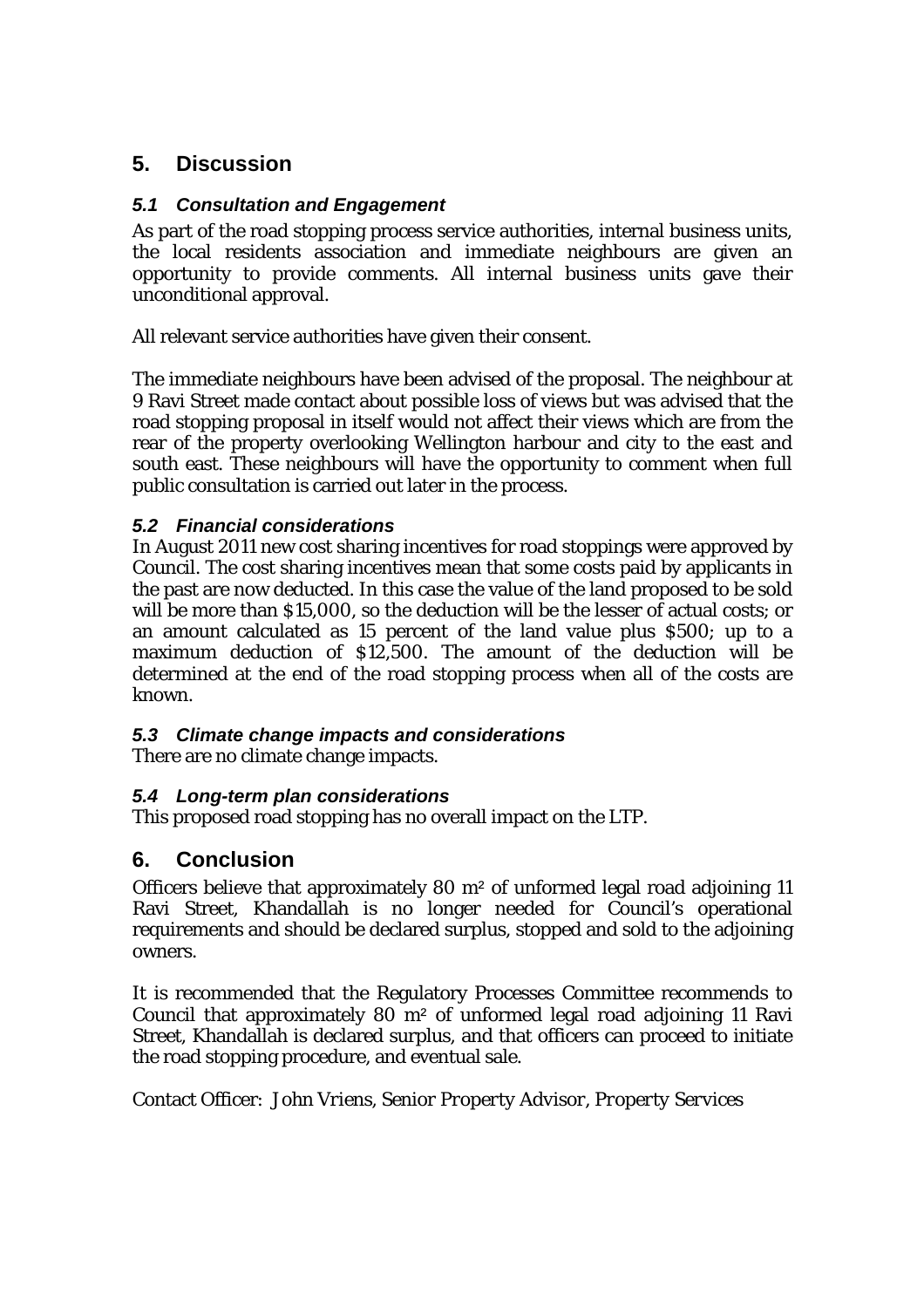# **SUPPORTING INFORMATION**

# **1) Strategic fit / Strategic outcome**

*In line with the Council's financial principles, assets that are declared surplus to strategic or operational requirements are sold.* 

*The sale of legal road, where surplus to strategic requirements, is mandated under the Council's 2011 Road Encroachment and Sale Policy.* 

# **2) LTP/Annual Plan reference and long term financial impact**

*Provision for undertaking this work is contained within the overall organisational budget. There are no adverse financial implications imposed on the Council arising from this road stopping proposal. This proposal will benefit the Council in financial terms as the applicant will purchase the stopped road from the Council at market value, and will then pay rates on it in the future.* 

## **3) Treaty of Waitangi considerations**

*There are no Treaty of Waitangi implications.* 

#### **4) Decision-making**

*This is not a significant decision. This report sets out the Council's options under the relevant legislation and under the Council's 2011 Road Encroachment and Sale Policy.*

#### **5) Consultation**

## **a) General consultation**

*Consultation with the relevant internal business units has been carried out as part of this application. Parks and Gardens have given their consent subject to certain conditions. Service Authorities have been consulted.* 

#### **b) Consultation with Maori**

*Local IWI do not require consultation where it is only appropriate to amalgamate stopped road land with an adjoining property – as in this case.*

#### **6) Legal implications**

*There are no significant legal implications arising from this matter. Compliance with the LGA and Section 40 PWA considerations will address relevant issues.* 

## **7) Consistency with existing policy**

*The recommendations of this report are consistent with WCC policy.*